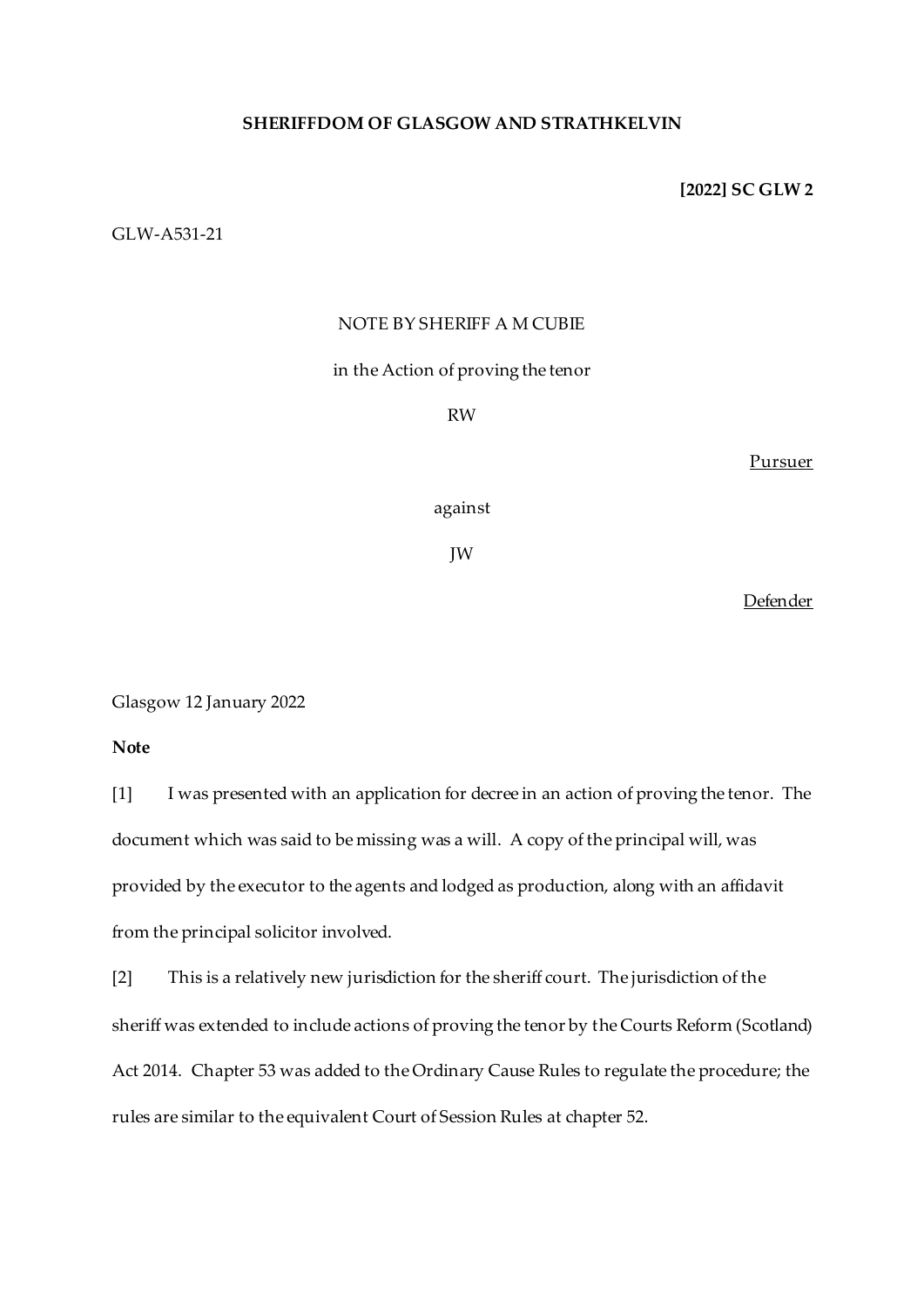[3] The pursuer applied by minute for decree in Form 53.4. Evidence is to be given by affidavit unless the sheriff otherwise directs. The sheriff may, on consideration of that minute, together with supporting documentary evidence and affidavits, grant decree in terms of the minute, or alternatively remit the cause for further procedure including proof by parole evidence.

[4] The solicitor's affidavit appeared to indicate that the agent had sought a copy of the will before the principal will had gone missing. I appointed a hearing and as a result of submissions made, I continued the case for provision of a supplementary affidavit. Two further affidavits were lodged. Having considered the material lodged, I now grant decree in the terms craved. I set out my reasons below

### **Proving the tenor**

# *Procedure*

[5] An action for proving the tenor is appropriate where a deed has been lost as a means of reviving that deed with the same force and effect as the original deed. The crave of the initial writ should so far as possible (as has been done in this case), reproduce in its entirety the document to be proved, rather than by incorporation *brevitatis causa*. That is good practice, avoiding any lack of clarity in the decree or extract. See *Conn: Breaking New Toys* Civ PB 2019, 150, 2-6 for an alternative view of incorporation *brevitatis causa* but *Begbie* v *Fell* (1822) 1 S 391 remains authority for the proposition that the terms of the deed should be incorporated in the crave; any suggestion that incorporation in full would involve needlessly repeating the terms of a deed overlooks the fact that the decree and subsequent extract, which takes the place of the deed, will require to be a stand-alone document which *in gremio* narrates the tenor of the deed.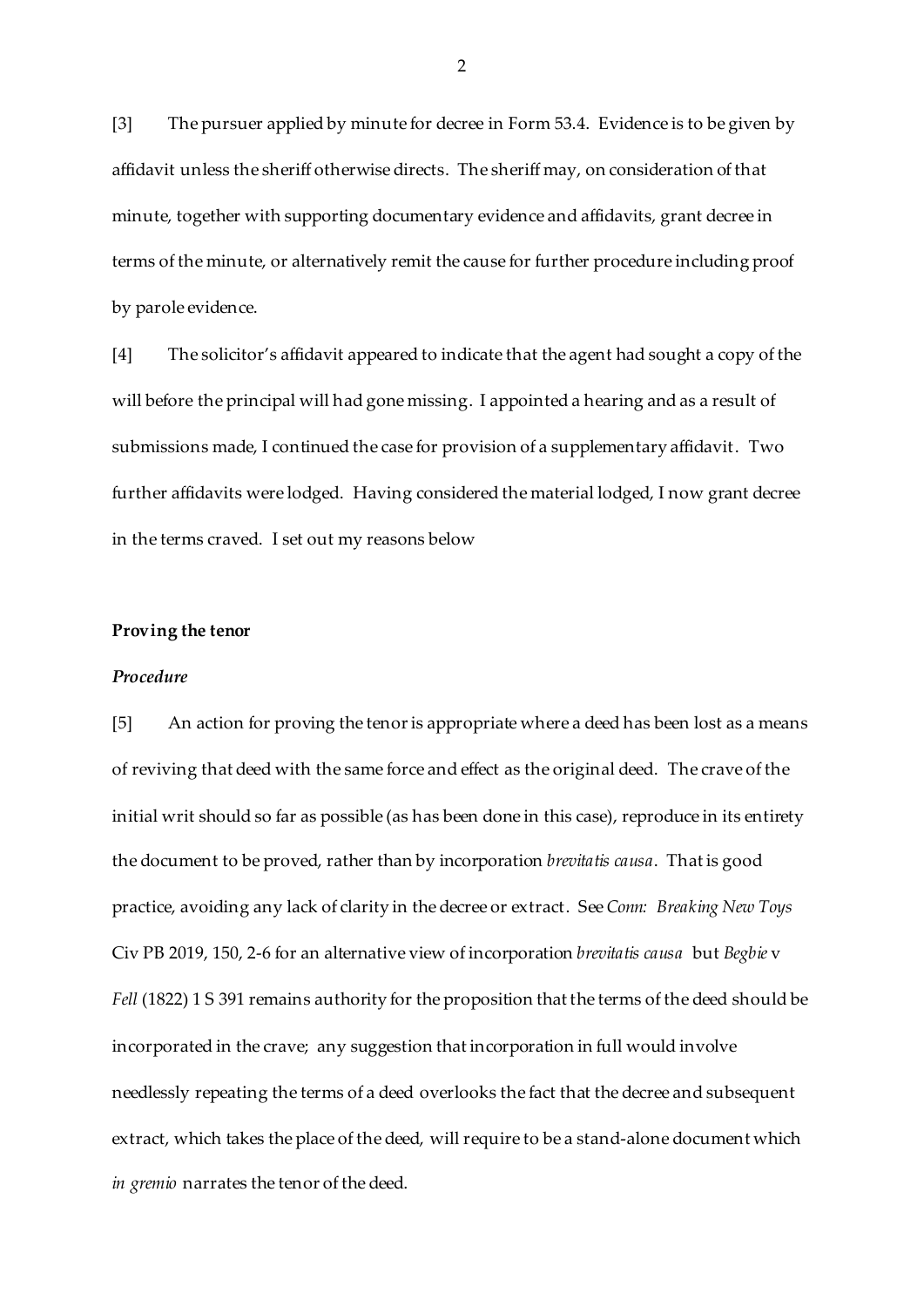[6] The practice of copying or scanning documents makes the proof of tenor more straightforward in modern practice but the court can consider deeds which have been lost but not copied (*Leckie* v *Leckie* 1884 11R 1088; *McLernan* v *Ash* 6 March 2001 Court of Session (Lord Eassie) unreported).

[7] The pursuer must call as a defender every person who (so far as known to the pursuer) has an interest in the document to be proved Rule 53.2(1). This should, in applications dealing with missing wills, include not only potential beneficiaries but also those who may lose out, whether beneficiaries under an earlier will or in intestacy. Where only the pursuer has such an interest, the pursuer must call the Lord Advocate as a defender, as representing the public interest Rule 53.2(2).

[8] When lodging an initial writ, the pursuer must lodge in process supporting documentary evidence of the tenor of the document to be proved, so far as in the possession or control of the pursuer. (Rule 53.3)

#### **Legal test**

[9] Three matters require to be established before the action can succeed; the terms (or tenor) of the document; the execution of the document; and the circumstances of the loss (the "casus amissionis").

[10] There is plain evidence in relation to the first two elements, provided by the copy will showing the tenor and the execution

# **The circumstances of the loss**

[11] The circumstances of the loss were less straightforward in relation to the material originally submitted. The affidavit said that the principal will went missing "in or around

3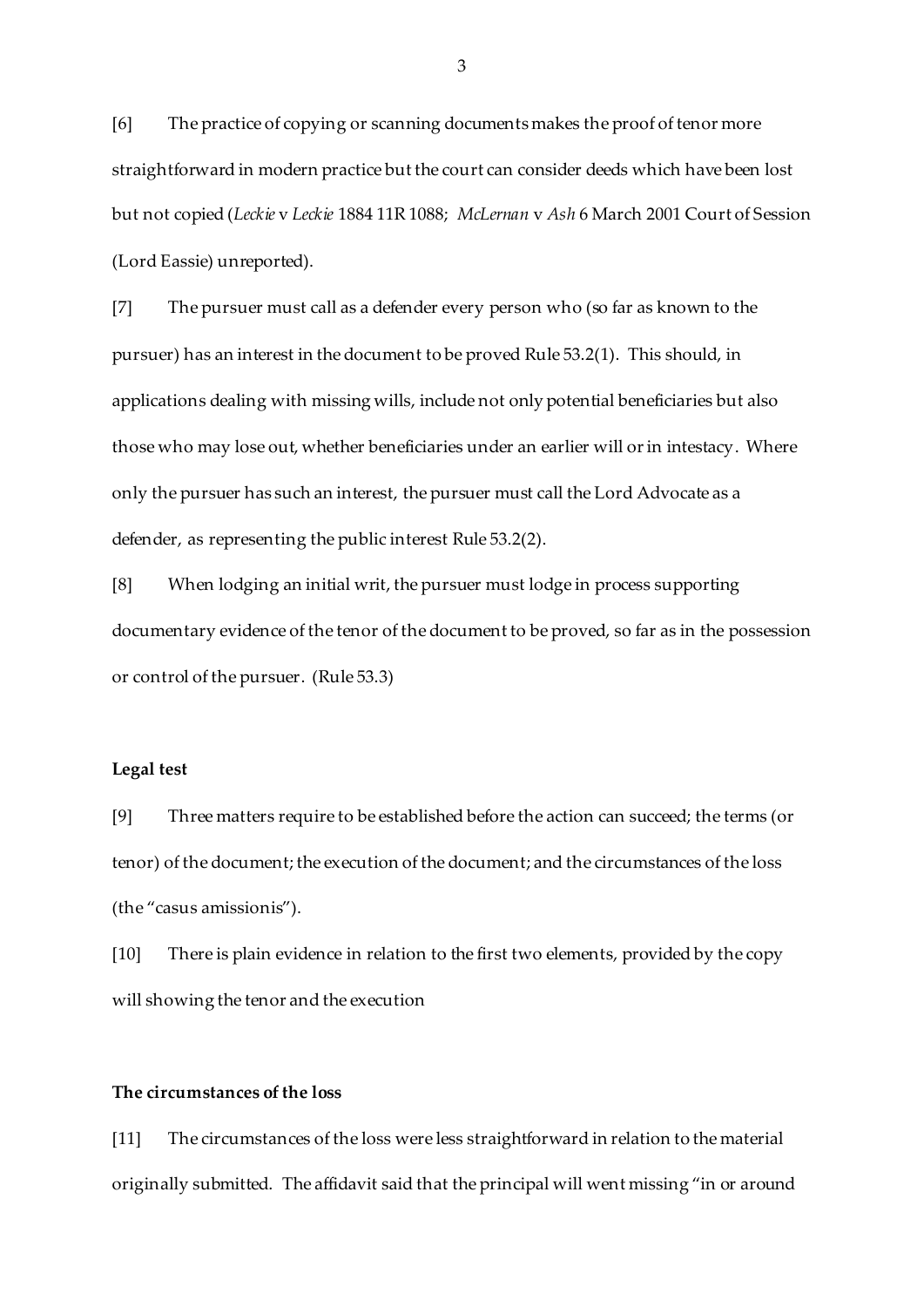the first fortnight in December 2020" during a transfer between offices of the solicitor involved. A package sent from one office to the other arrived short of the principal will. [12] But the email from the executor sending a copy of the principal was sent on

30 November 2020; the email or other contact which elicited this response was not clear, but on one view it looked as if by that stage the principal will had gone missing. The email said:

"Please find attached scanned copy.

Initially you were quite specific that you needed the original signed version of the will. Does this mean there will be problems moving forward?"

[13] That begged a number of questions; I appointed a hearing. It was explained that the documents were sent to a branch office from a city centre office; they were not then easily accessible because of lockdown. The office there was to all intents and purposes closed. On that basis the principal solicitor sought a copy from the beneficiary; this was sent by the email of 30 November 2020 to which reference is made. That could not immediately be reconciled with the timescale described in the original affidavit.

[14] I continued the hearing for a further affidavit. The supplementary affidavit of the solicitor clarified matters; the solicitor concerned emailed the executor on 29 November 2020 asking if there was a will. By that time there a suspicion that the principal will had indeed been sent to the solicitors and misplaced, but that suspicion did not crystallise into knowledge until the executor, in sending the scanned copy of the will, confirmed that the principal had been sent to the solicitors. A search failed to find the principal will.

[15] The authorities recognise that loss in a solicitor's office is a legitimate and credible reason for loss; (see *Walker* v *Brock* (1852) 1 D 362 where a disposition was lost during removals by a solicitor) but the writ must address accurately and fully the circumstances which give rise to the loss of the document.

4